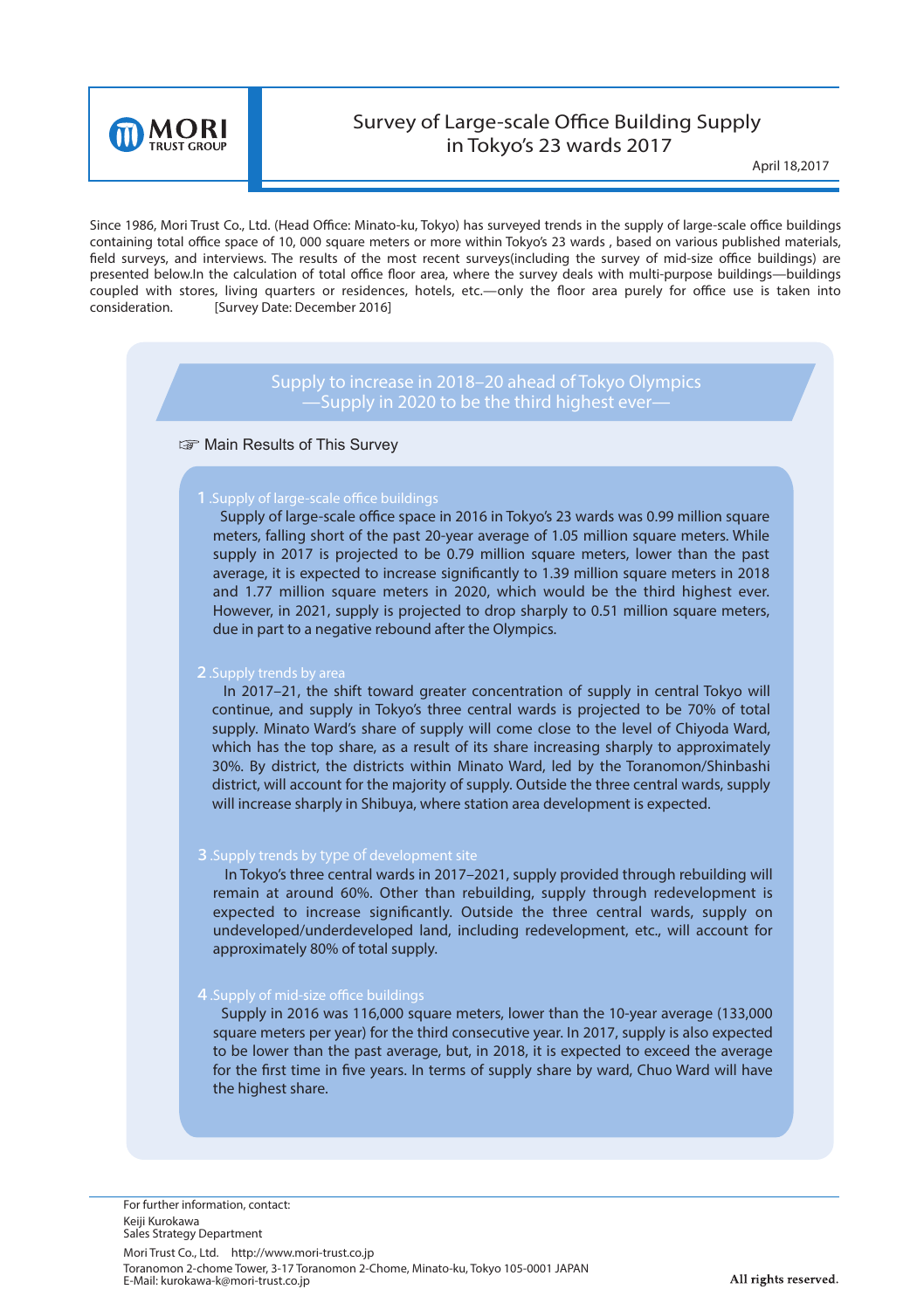#### 1. Supply of large-scale office buildings

In 2016, the supply of large-scale office space in Tokyo's 23 wards was 0.99 million square meters, below the average of the past 20 years of 1.05 million square meters.

Supply in 2017 is also expected to be lower than the past average, at 0.79 million square meters, but, in 2018, it is projected to exceed the average, at 1.39 million square meters. Thereafter, in 2019, supply is expected to reach the average, at 1.06 million square meters, and, in 2020, it is projected to increase sharply to 1.77 million square meters, the third highest ever. However, in 2021, supply is projected to drop sharply to 0.51 million square meters, due in part to a negative rebound after the Tokyo Olympics. *(See Chart 1-1 on the next page.)*

If we divide supply trends from 2017 onward into trends for Tokyo's three central wards and trends for other locations, supply in the three central wards will greatly exceed the past average in 2018 and 2020, and outside the three central wards, demand will be highest in 2019, when multiple development projects around Shibuya Station are completed. *(See Chart 1-2 on the next page.)*

With respect to supply trends by building scale, supply in 2017–21 is expected to continue to center on large-scale buildings of 50,000 square meters or more. Among these, ultra-large-scale buildings of 100,000 square meters or larger are expected to account for a record-high share of 60%. *(See Chart 1-3 on the next page.)*

#### 2 . Supply trends by area

The concentration of supply in central Tokyo is expected to continue in 2017–20, and supply in Tokyo's three central wards is projected to be 70% of total supply. Minato Ward's share of supply will come close to the level of Chiyoda Ward, which has the top share, as a result of its share increasing sharply and reaching approximately 30%. Outside the three central wards, Shibuya Ward's share will exceed 10% and supply will be greater than Chuo Ward, but shares of Shinjuku Ward, Shinagawa Ward, and Koto Ward will remain under 10%, respectively. *(See Chart 2-1 on the 4th page.)*

Looking at supply by business district, supply in the Otemachi/Marunouchi/Yurakucho district is expected to be at a high, prominent level, while four districts in Minato Ward, led by Toranomon/Shinbashi, will be ranked in the top 10, owing in part to development around Hamamatsucho Station and Tamachi Station. In districts outside the three central wards, supply will increase sharply in Shibuya, where development is expected around Shibuya Station. *(See Chart 2-2 on the 4th page.)*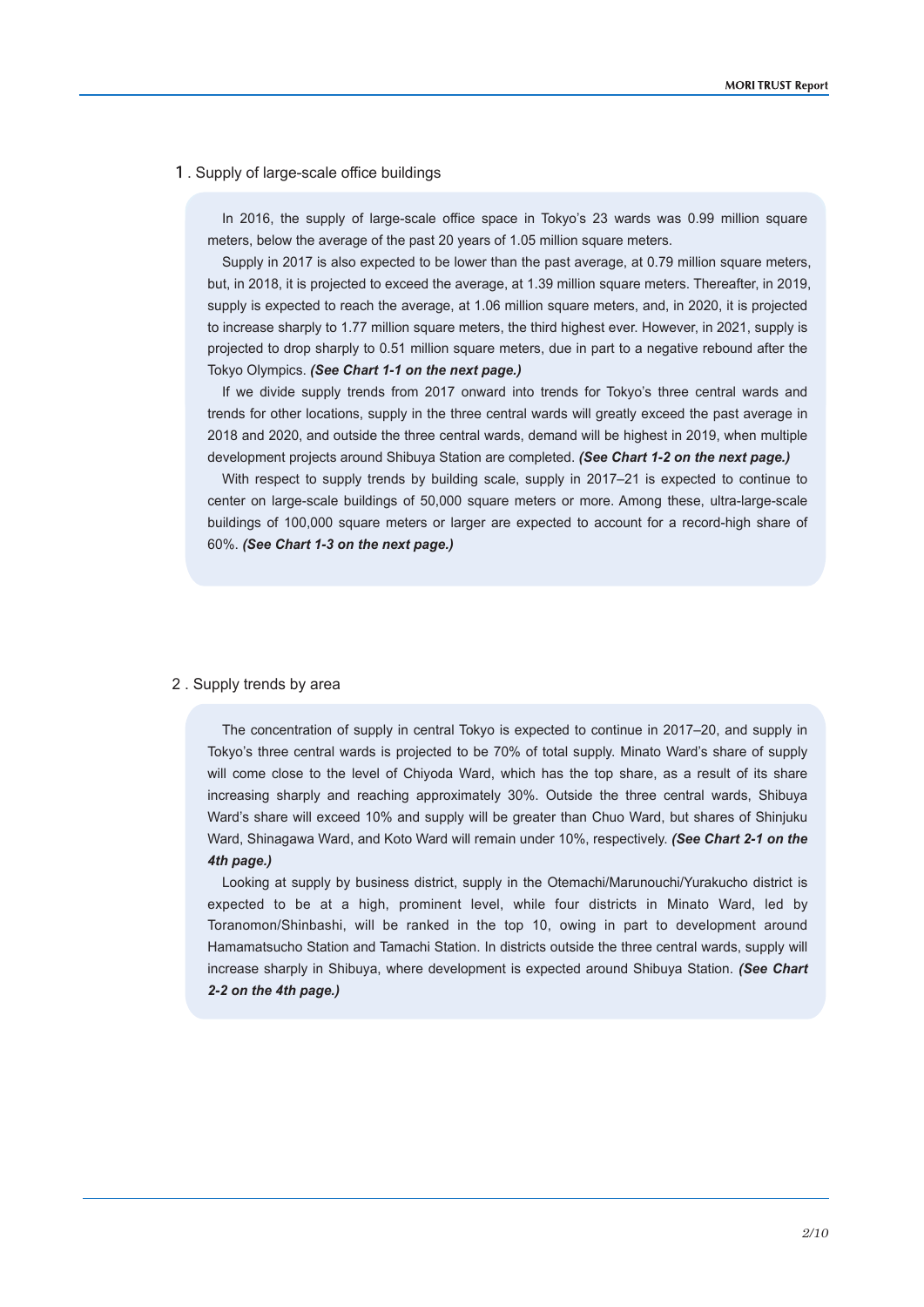

## ࠙Chart 1-1ࠚSupply trends for large-scale office buildings in Tokyo's 23 wards

### ࠙Chart 1-2ࠚTokyo's three central wards and other wards



### [Chart 1-3] Supply and ratio by building scale

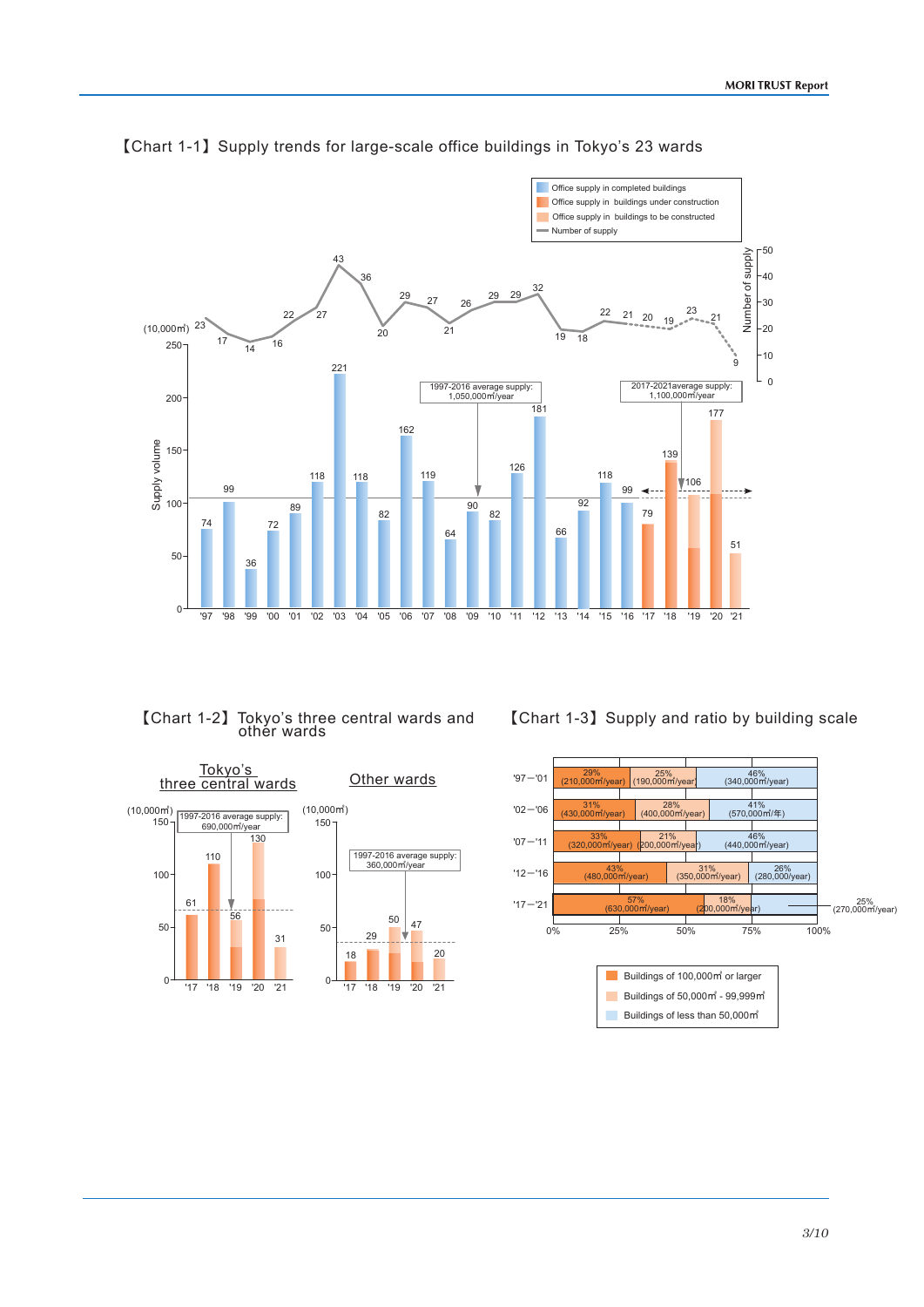





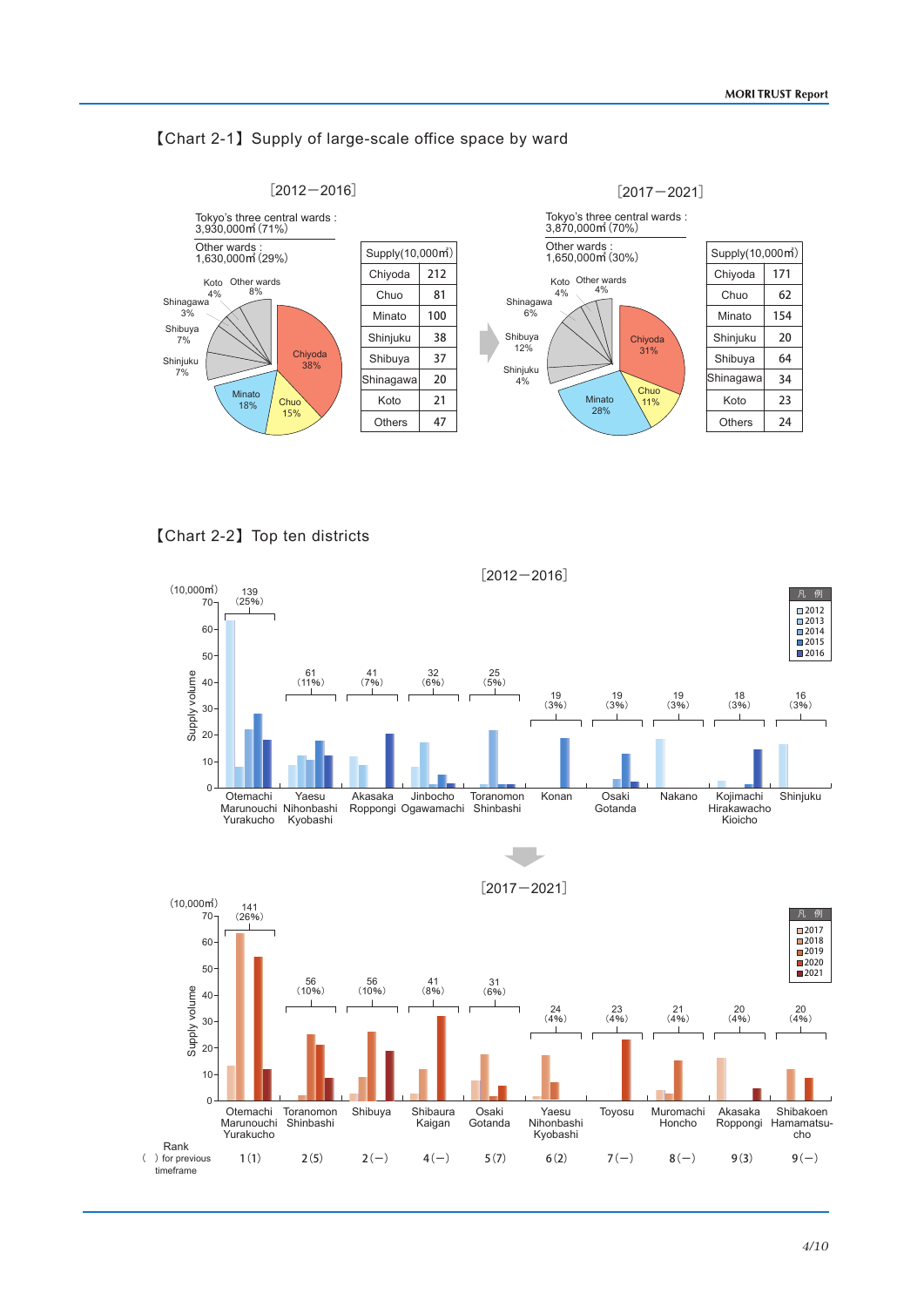

# ࠙Chart 2-3ࠚSupply volume in the key business districts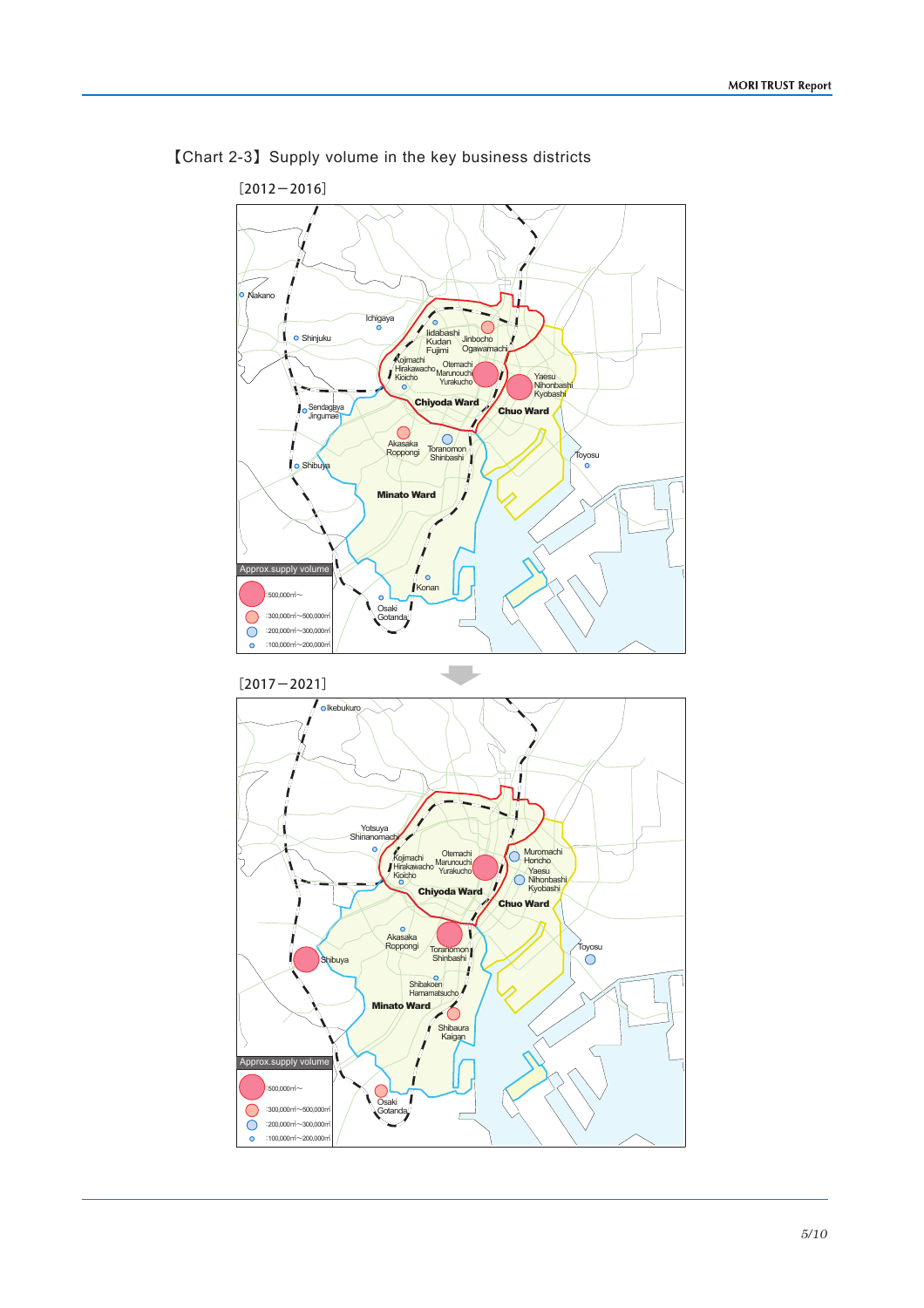3. Supply trends by type of development site

In Tokyo's three central wards, supply through rebuilding will be approximately 60%, continuing to account for over half of total supply. Other than rebuilding, supply through redevelopment will increase significantly. *(See Chart 3-1.a.)*

Outside Tokyo's three central wards, in 2017–21, supply on undeveloped/underdeveloped land will account for approximately 80% of total supply, while supply through rebuilding will remain low, at approximately 20%. As has been the case, most supply will be on "Other" undeveloped/underdeveloped land, such as idle land. *(See Chart 3-1.b.)*



### ࠙Chart3-1ࠚSupply volume and ratio by land for development

ࠚDefinition࠙

Rebuilding :

 Land (or the development of such land) previously used as one site, occupied by a building for office, hotel, or residence which has been demolished. Undeveloped/underdeveloped land :

 Land (or the development of such land) not used effectively; for instance, mixed zones of parking lots and older buildings, densely populated residential areas, former plant sites, railway sites, or idle land.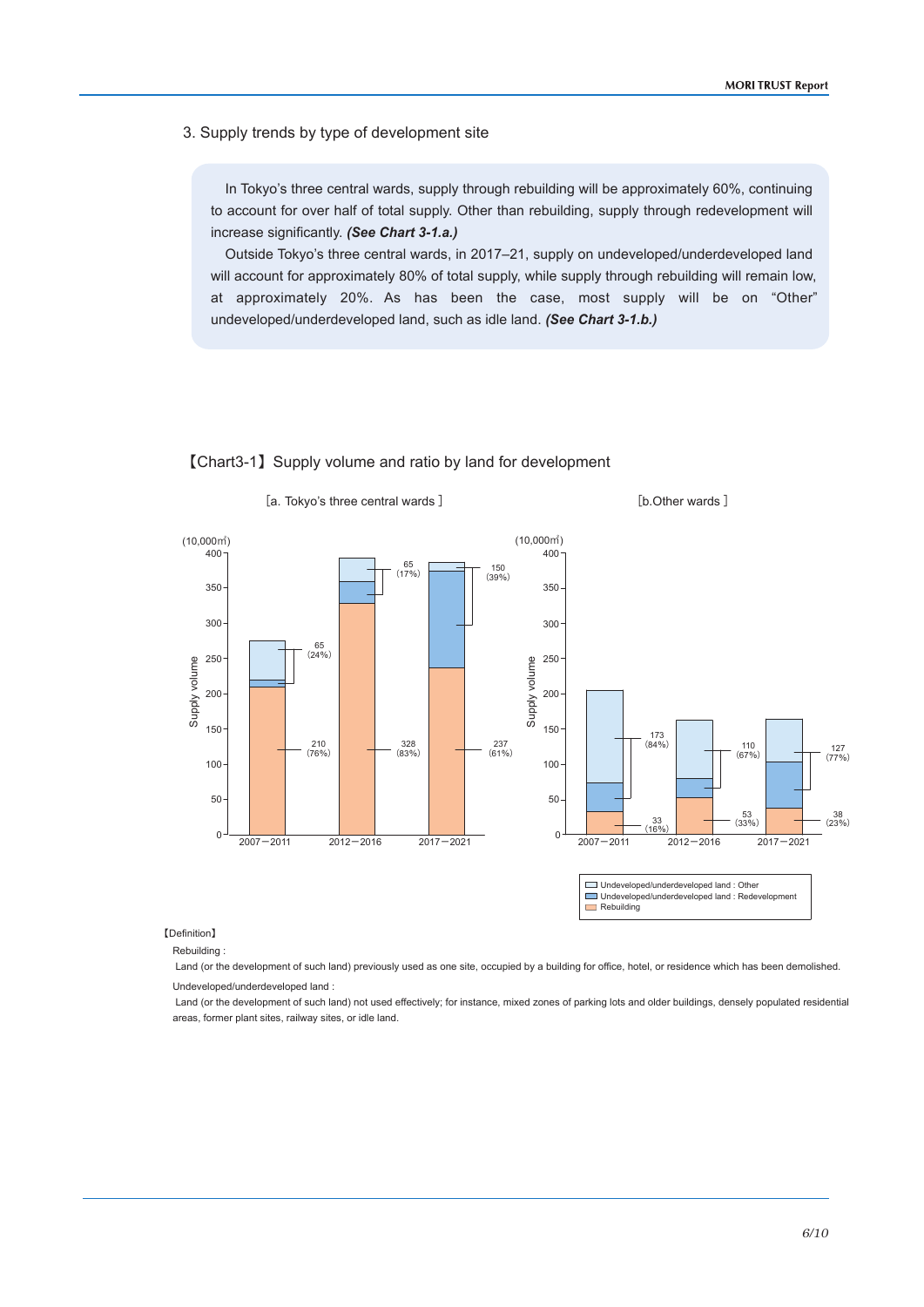4. Supply trends for mid-size office buildings in Tokyo's 23 wards

This section discusses supply trends for mid-size buildings with office space of 5,000 square meters to less than 10,000 square meters.

The supply of office space in mid-size office buildings in 2016 was 116,000 square meters, below the past 10-year average of 133,000 square meters for the third consecutive year. In 2017, supply is expected to remain below the past average, but, in 2018, it is expected to exceed the average for the first time in five years. *(See Chart 4-1.)*

By supply area, in 2017–18, supply in Tokyo's three central wards will continue to account for around 70% of total supply, as development will continue to be focused in central areas. In terms of supply by ward, Chuo Ward will rank highest, while Minato Ward, which, at 40%, had the top share in 2015–16, will decline sharply. By district, supply is expected to increase in the Chuo Ward districts of Kayabacho/Hatchobori/Shinkawa and Muromachi/Honcho.*(See Chart 4-2 on the next page.)*

Looking at supply by type of development site, in 2017–18, supply through rebuilding will account for 80% of total supply in Tokyo's three central wards. Outside the three central wards, supply through rebuilding and supply on undeveloped/underdeveloped land are projected to each account for around half the total. This is the result of supply through rebuilding gaining a share larger than that for large-scale buildings. *(See Chart 4-3 on the next page.)*

In addition, in recent years, mid-size office buildings from major developers have increased, and, in 2017–18, their share of supply is expected to account for more than 30% of the total.*(See Chart 4-4 on the next page.)*



【Chart4-1】Supply trends for mid-size office buildings in Tokyo's 23 wards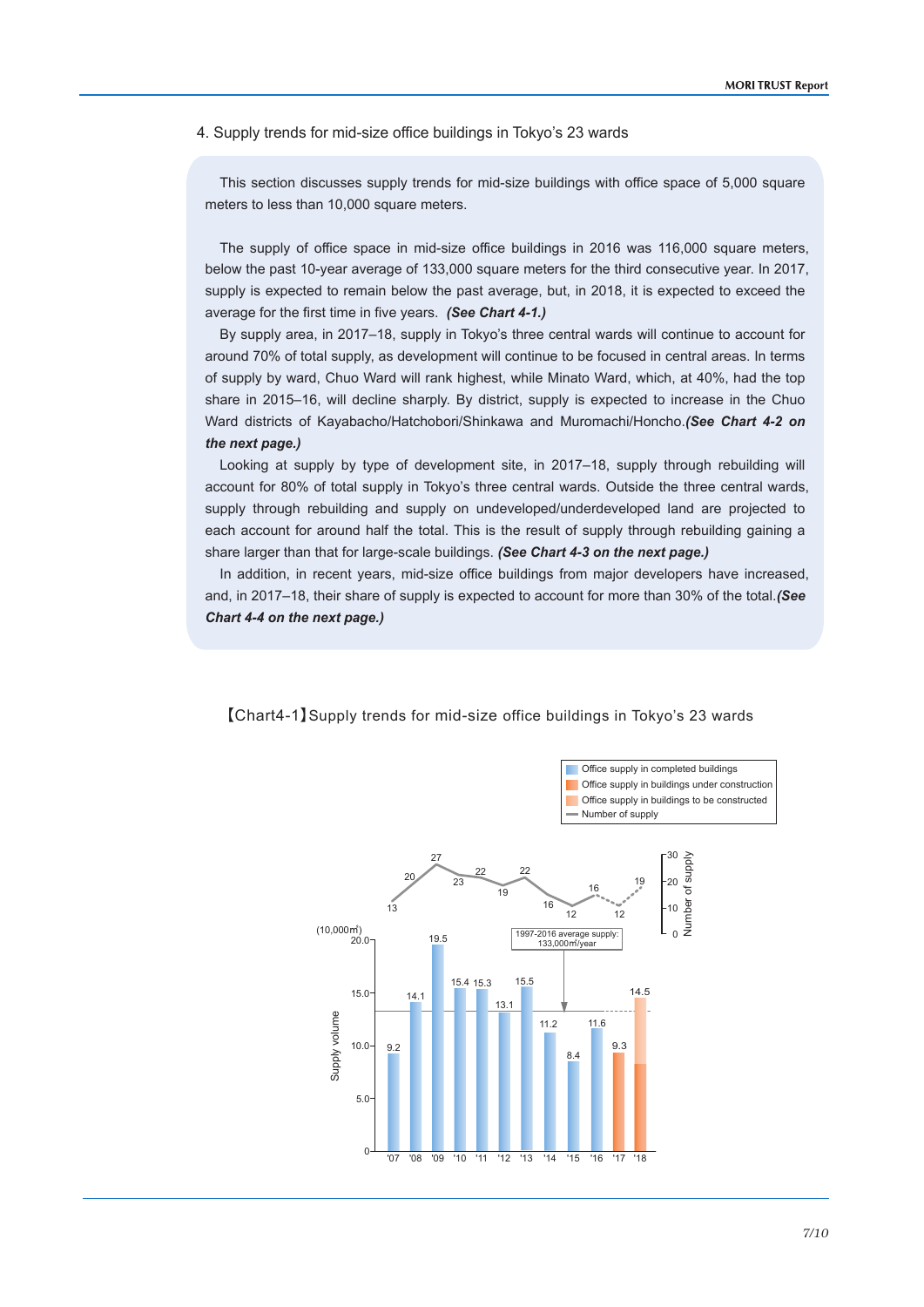

࠙Chart4-2ࠚSupply of mid-size buildings: Ratio by ward and top three districts

[Chart4-3] Supply of mid-size buildings: Ratio by type of development site (2017-18)



### ࠙Chart4-4ࠚSupply of mid-size buildings: Ratio developed by major developers\*



\* Major developer: the developer capitalized at ten billion yen or more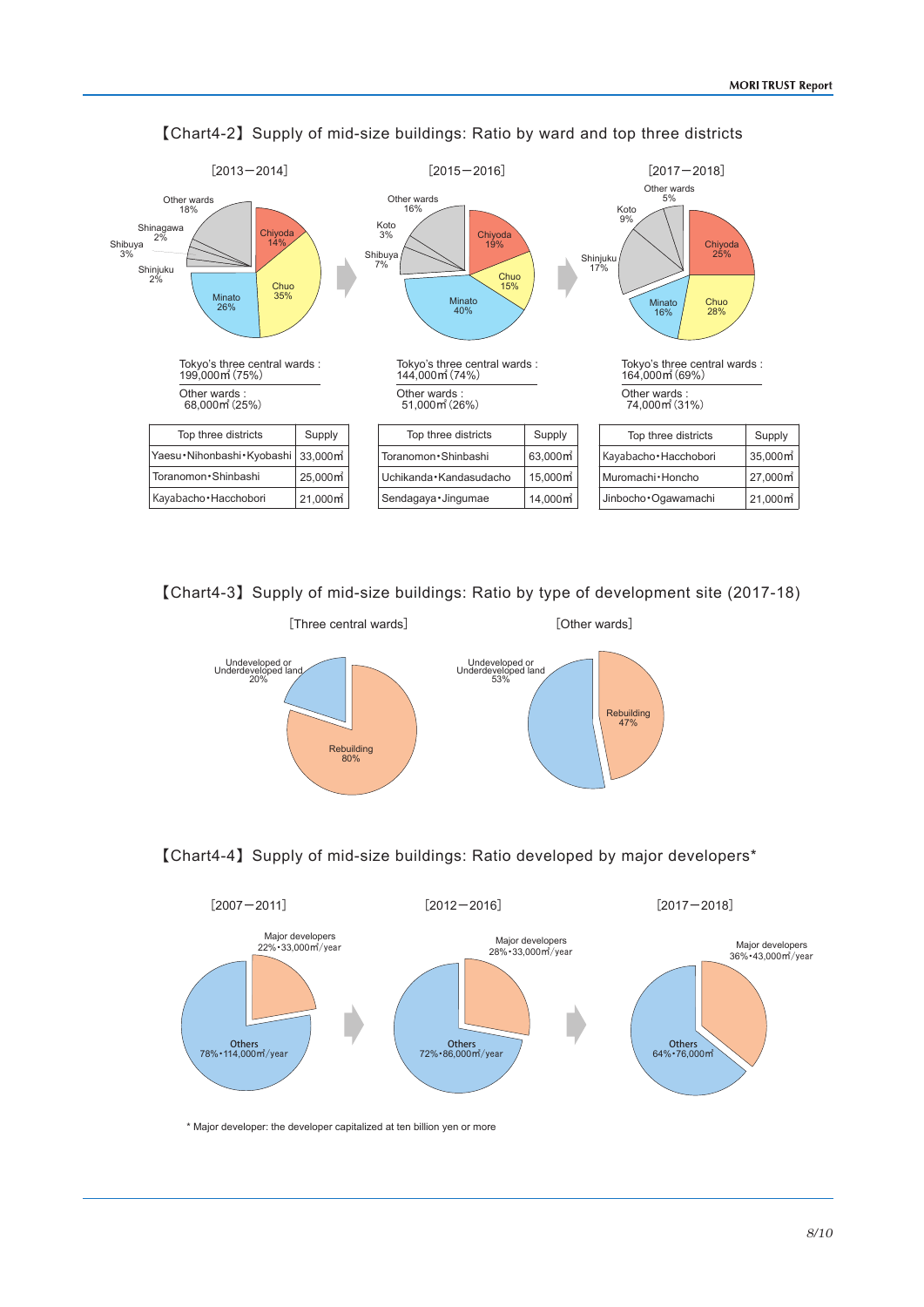### 5.Conclusion

Tokyo's office space market is continuing to see strong demand for increased space due to corporate earnings growth, and vacancy rates remain low. New office buildings completed in 2016 have steadily eliminated vacancies.

Supply from 2017 onward will vary significantly from year to year, due in part to the impact of construction schedules being pushed back. In 2017, supply will be restricted and the market is expected to continue to be firm, but beginning in 2018, supply will increase substantially and peak in 2020, so competition is expected to intensify. At the same time, in Tokyo's three central wards, supply primarily comes through rebuilding and, although the increases in office stock in recent years have been lower than in the past, office stock is expected to increase going forward.*(See Chart 5-1, 2 on the next page.)*

With companies reforming working styles in recent years and instituting remote work and other programs, offices are gradually being expected to play the role not only of conventional administrative spaces but also of creative spaces that facilitate communication. With supply also expected to increase, latent relocation demand will need to be stimulated and the appeal of each area further enhanced by developing office buildings that meet the changing needs of companies in terms of both facilities and systems. Additionally, infrastructure development is being carried out in connection with the Tokyo Olympics, but it will be necessary to continue strengthening Tokyo's urban qualities toward its establishment as an international business hub and to further stimulate demand, both foreign and domestic.